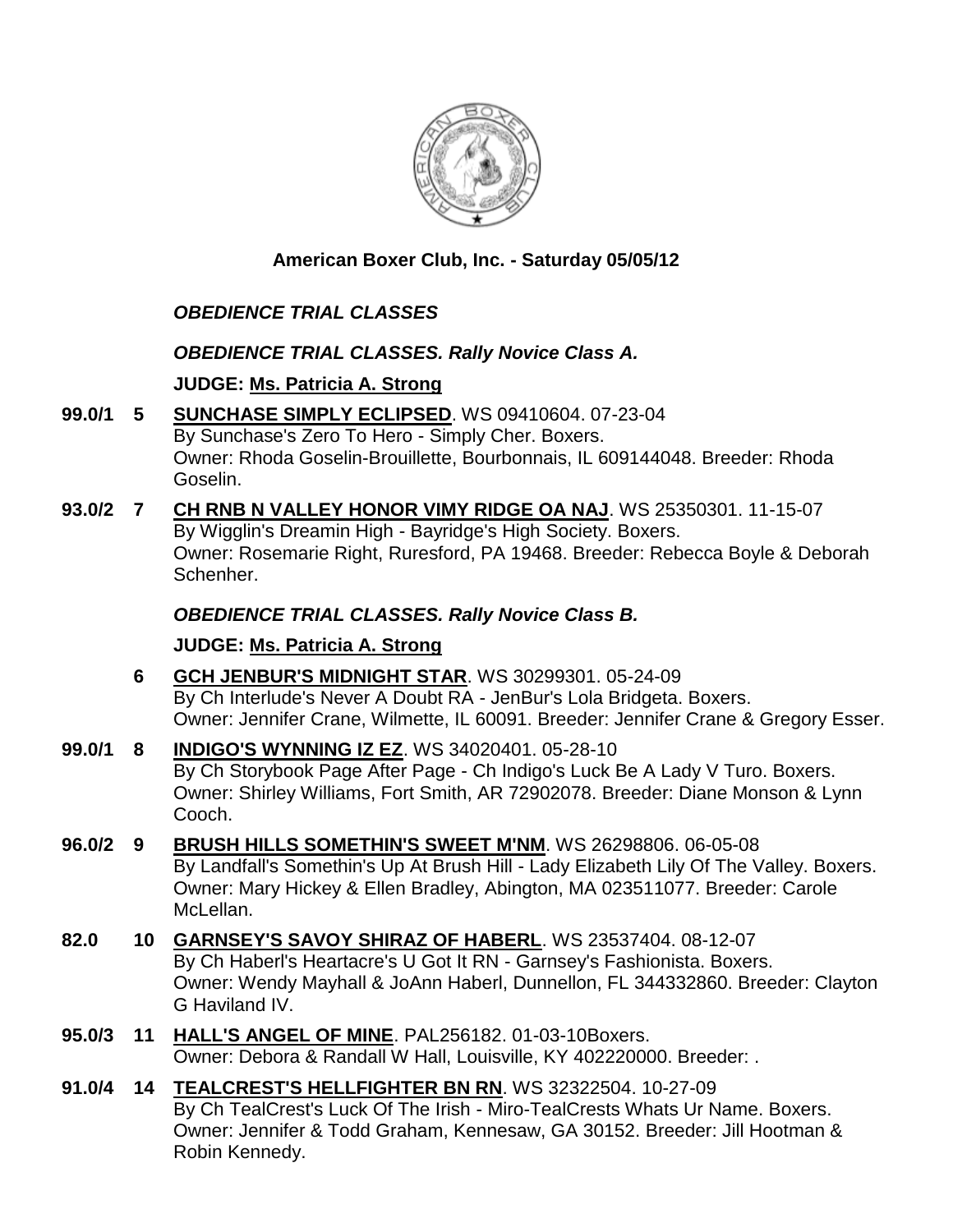**15 [SHAEWARD'S CLASSIC ROGUE AT WILKY](http://www.infodog.com/files/bdogrsl1.prg;makc=WS%2033032502;mdog=Shaeward_s_Classic_Rogue_At_Wilky;wins=all)**. WS 33032502. 12-28-09 By Anos Broncin Jon E Come Lately - Shaeward Arrives By Windstorm. Boxers. Owner: Loretta L & Todd Wilkerson, Bloomington, IN 474089379. Breeder: Alisha Mobley. (Cheryl Cates, Agent).

*OBEDIENCE TRIAL CLASSES. Rally Advanced Class B.*

**JUDGE: [Ms. Patricia A. Strong](http://www.infodog.com/judges/19096/juddat.htm)**

#### **97.0/3 16 [SWEET GEORGIE'S BELLE OF THE BALL UD MX MXJ RE](http://www.infodog.com/files/bdogrsl1.prg;makc=WS%2013466602;mdog=Sweet_Georgie_s_Belle_Of_The_Ball_UD_MX_MXJ_RE;wins=all)**. WS 13466602. 06-25- 05

By Ch Elm Runs At Heart Acre - Sweet Georgie Girl UDX2 MX MXJ. Boxers. Owner: James P & Ruth M Hutchins, Cincinnati, OH 45224. Breeder: Ruth M Hutchins & James P Hutchins.

**95.0/4 17 [ANJA VON WALDSTADT CDX RE MX MXJ OF](http://www.infodog.com/files/bdogrsl1.prg;makc=WS%2020480303;mdog=Anja_Von_Waldstadt_CDX_RE_MX_MXJ_OF;wins=all)**. WS 20480303. 01-04-07 By Arames Vom Messingsberg - Josephine Von Bachbett VCD2 UD RE MX MXJ. Boxers.

Owner: Renee Fulcer, Rockford, IL 61101. Breeder: Renee Fulcer.

- **98.0/2 18 [VALENTE'S SHOT IN THE DARK RN BN](http://www.infodog.com/files/bdogrsl1.prg;makc=WS%2034076405;mdog=Valente_s_Shot_In_The_Dark_RN_BN;wins=all)**. WS 34076405. 04-27-10 By Ch Haberl's Heart Acre Bluesman BN RE CD - Savage's Frolicsome Angel. Boxers. Owner: Michele Valente, Oviedo, FL 32765. Breeder: Stacey Savage.
- **100.0/1 19 [SEMPER FI STEALING HOME CDX RE NA NAJ NAP NJP](http://www.infodog.com/files/bdogrsl1.prg;makc=WS%2001295804;mdog=Semper_Fi_Stealing_Home_CDX_RE_NA_NAJ_NAP_NJP;wins=all)**. WS 01295804. 07-17-02 By Ch Southgate's Judgement Day CD AX AXJ - Semper Fi Bryan's Song. Boxers. Owner: Dena M Hudson & Claudia Clifton, Marietta, GA 30062. Breeder: Claudia & Mike Clifton.

# *OBEDIENCE TRIAL CLASSES. Rally Excellent Class A.*

**JUDGE: [Mr. Richard A. Strong](http://www.infodog.com/judges/2197/juddat.htm)**

- **20 [SUNCHASE'S SIMPLY SPECIAL NEVA RA](http://www.infodog.com/files/bdogrsl1.prg;makc=WS%2028777103;mdog=Sunchase_s_Simply_Special_Neva_RA;wins=all)**. WS 28777103. 12-03-08 By Ch KG Halcyon Fire King - Sunchase Simply Eclipsed. Boxers. Owner: Brenda Staley, Monrovia, IN 46157. Breeder: Rhoda Goselin.
- **JUDG 21 [PRIZMS TAZMANIAN DEVILFIRE RA AX AXJ OF](http://www.infodog.com/files/bdogrsl1.prg;makc=WS%2025804205;mdog=Prizms_Tazmanian_DevilFire_RA_AX_AXJ_OF;wins=all)**. WS 25804205. 03-12-08 By GCH Amity Halls All About Me RN - Prizms Stolen Jewel. Boxers. Owner: Robyn Ginther, Walnutport, PA 18088. Breeder: Carla Amsdell.
- **75.0/2 22 [VALLEY'S BOLD KNIGHT AX AXJ NF RA](http://www.infodog.com/files/bdogrsl1.prg;makc=WS%2013383301;mdog=Valley_s_Bold_Knight_AX_AXJ_NF_RA;wins=all)**. WS 13383301. 05-31-05 By Ch Summer's Blackjack Of Shadigee - Magic In Paradise AX AXJ. Boxers. Owner: Rosemarie Right, Royesboro, PA 19468. Breeder: Rosemarie Right.
- **76.0/1 23 [STALEY'S BRIAN BOSWORTH RA](http://www.infodog.com/files/bdogrsl1.prg;makc=PAL203128;mdog=Staley_s_Brian_Bosworth_RA;wins=all)**. PAL203128. 01-27-08Boxers. Owner: Charles & Brenda Staley, Monrovia, IN 46157. Breeder: .

# *OBEDIENCE TRIAL CLASSES. Rally Excellent Class B.*

# **JUDGE: [Mr. Richard A. Strong](http://www.infodog.com/judges/2197/juddat.htm)**

**89.0/2 16 [SWEET GEORGIE'S BELLE OF THE BALL UD MX MXJ RE](http://www.infodog.com/files/bdogrsl1.prg;makc=WS%2013466602;mdog=Sweet_Georgie_s_Belle_Of_The_Ball_UD_MX_MXJ_RE;wins=all)**. WS 13466602. 06-25- 05

By Ch Elm Runs At Heart Acre - Sweet Georgie Girl UDX2 MX MXJ. Boxers. Owner: James P & Ruth M Hutchins, Cincinnati, OH 45224. Breeder: Ruth M Hutchins & James P Hutchins.